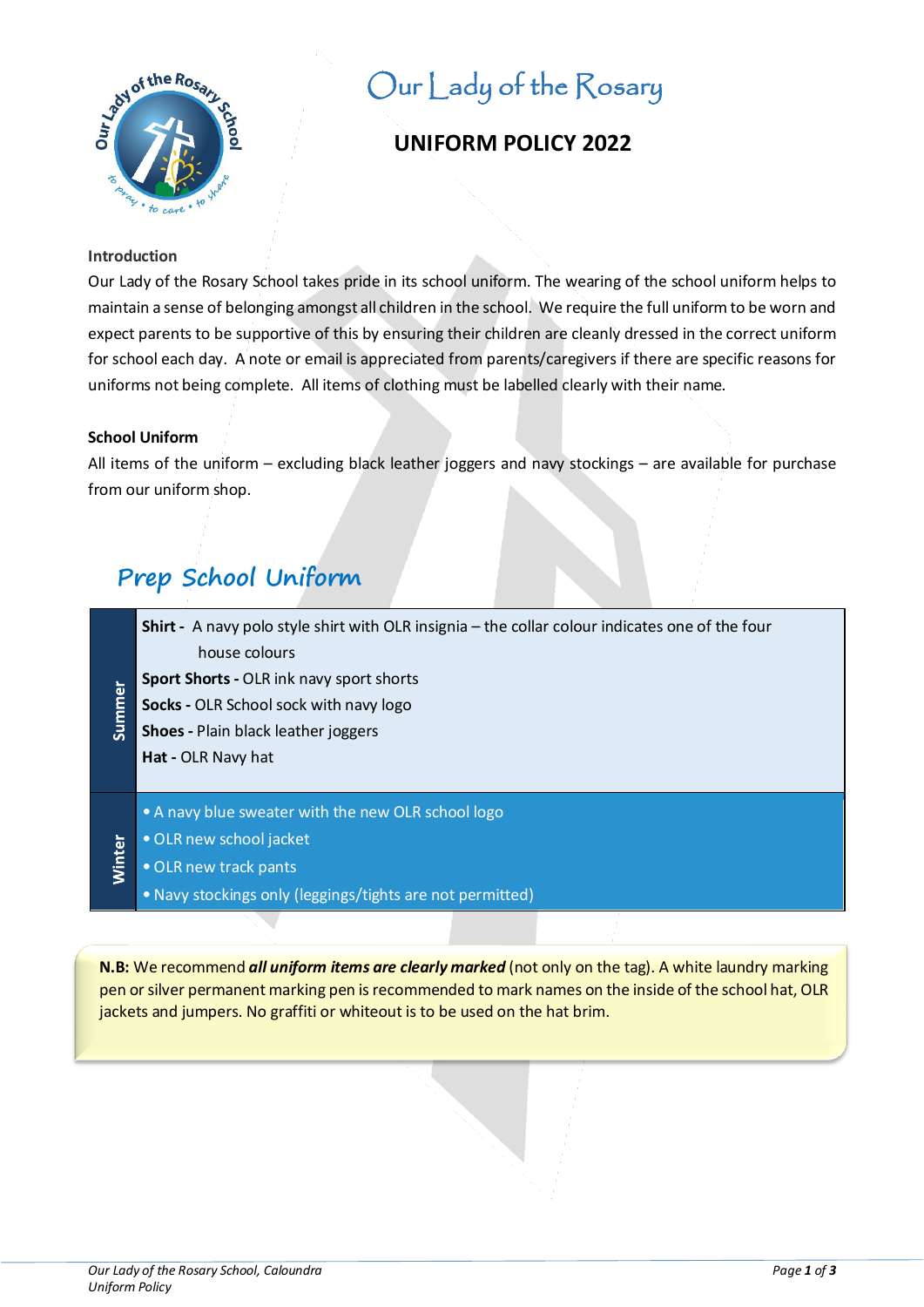# **School Uniform – Years 1 to 6**

| <b>Formal/Day Uniform</b><br><b>Shirt:</b> An OLR blue formal shirt                                                                                                                                     | <b>Formal/Day Uniform</b>                                                                                                                                                                                    |
|---------------------------------------------------------------------------------------------------------------------------------------------------------------------------------------------------------|--------------------------------------------------------------------------------------------------------------------------------------------------------------------------------------------------------------|
|                                                                                                                                                                                                         |                                                                                                                                                                                                              |
| Skort: OLR ink navy school skort with logo<br>Socks: OLR School sock with navy logo<br><b>Shoes: Plain black leather joggers</b><br>Hat: OLR Navy hat (new design)                                      | <b>Shirt:</b> An OLR blue formal shirt<br>Short: OLR ink navy school short with logo<br>Socks: OLR School sock with navy logo<br><b>Shoes: Plain black leather joggers</b><br>Hat: OLR Navy hat (new design) |
| <b>Shirt</b> - A navy polo style shirt with OLR insignia – the collar colour indicates one of the four<br>house colours.<br>Sport Shorts - OLR ink navy sport shorts<br>Hat, Socks and Shoes - As above |                                                                                                                                                                                                              |
| • A ink navy sweater with the OLR school logo<br><b>Winter</b><br>· OLR school jacket<br>• OLR track pants<br>. Navy stockings only (leggings/tights are not permitted)                                 |                                                                                                                                                                                                              |
|                                                                                                                                                                                                         | <b>Sport Uniform</b>                                                                                                                                                                                         |

# **Sport Uniform**

The navy polo style shirt (with OLR insignia and collar indicating one of the four house colours) and OLR ink navy sport shorts are to be worn on the day your child has Physical Education lessons only.

# **Year 6 Shirts**

Year 6 students are permitted to wear their Year 6 leadership shirts only on the day/s specified.

#### **Hair**

Hair is to be kept neat and tidy and should not be falling into eyes. Shoulder length hair (boys and girls) is to be tied-up. Hair should not be coloured or worn in a style, which is extreme or inappropriate for school. Gold or navy blue ribbons or the OLR school hair accessories (available from the uniform shop) may only be worn.

#### **Hats**

As sun safety is of great concern, all children must have a school hat for outdoor activities. The rule "No hat, No play" applies to all class activities and lunchtime play. Only new OLR school hats are permitted from 2020.

### **Shoes**

Shoes are to be plain black, flat leather joggers (e.g. Lynx) with no other markings. Shoe brand logos and midsoles should be in black only. Formal shoes, Mary Jane style, gym shoes, skate shoes, volleys, canvas or other fancy or expensive footwear are not permitted.